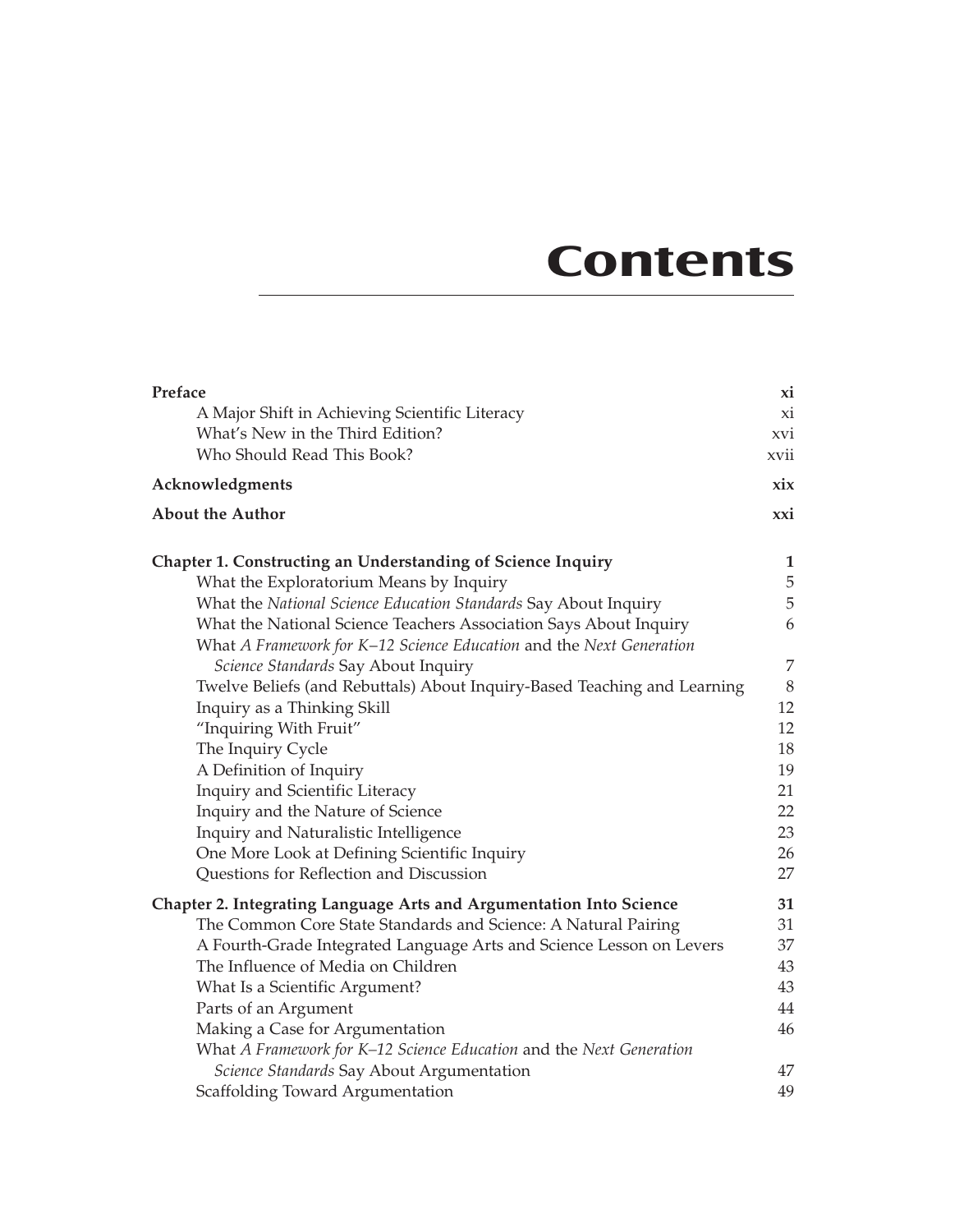| Verbal Prompts                                                | 57  |
|---------------------------------------------------------------|-----|
| Painting a Picture of What Real Scientists Do                 | 60  |
| Questions for Reflection and Discussion                       | 61  |
| <b>Chapter 3. Choosing to Become an Inquiry-Based Teacher</b> | 63  |
| Self-Directed Learning                                        | 64  |
| What's Your Instructional Pie?                                | 65  |
| Steps in Becoming an Inquiry-Based Teacher                    | 67  |
| <b>Monitoring Your Progress</b>                               | 69  |
| An Inquiry Self-Assessment Survey                             | 70  |
| Your First Try at Inquiry                                     | 75  |
| The Importance of Modeling                                    | 77  |
| Making a Commitment                                           | 77  |
| <b>Building Capacity Through Bugs-o-Copters</b>               | 79  |
| Your IQ: Inquiry Quotient                                     | 81  |
| Questions for Reflection and Discussion                       | 82  |
| <b>Chapter 4. Developing a Mind-Set for Inquiry</b>           | 85  |
| What Is Constructivism?                                       | 86  |
| The Constructivist Learning Model                             | 87  |
| The Conceptual Change Model                                   | 88  |
| Can I Change My Mind?                                         | 88  |
| Misconceptions: What You Know May Not Be So                   | 89  |
| Where Do Misconceptions Come From?                            | 90  |
| Comparing the Earth and the Moon                              | 93  |
| How Far Is the Moon?                                          | 95  |
| Why Teach to Misconceptions?                                  | 96  |
| <b>Uncovering Misconceptions in Science</b>                   | 97  |
| Historical Development of Constructivism                      | 100 |
| Constructivism Today                                          | 104 |
| How Children Learn Science                                    | 105 |
| Mother Goose as a Scientist                                   | 106 |
| The Child as a Scientist                                      | 107 |
| All Things Are Possible                                       | 108 |
| Questions for Reflection and Discussion                       | 109 |
| Chapter 5. Different Approaches for Teaching Through Inquiry  | 111 |
| Why Johnny Can't Inquire                                      | 111 |
| Promoting Student Inquiries                                   | 113 |
| Invitation to Inquiry                                         | 113 |
| Demonstrated Inquiries                                        | 114 |
| <b>Structured Inquiries</b>                                   | 116 |
| Guided or Teacher-Initiated Inquiries                         | 118 |
| Self-Directed or Student-Initiated Inquiries                  | 120 |
| The Role of the Teacher for Each Approach                     | 120 |
| Guiding Students Into Inquiry                                 | 122 |
| <b>Investigating Balls and Ramps</b>                          | 126 |
| K-W-L Charts                                                  | 134 |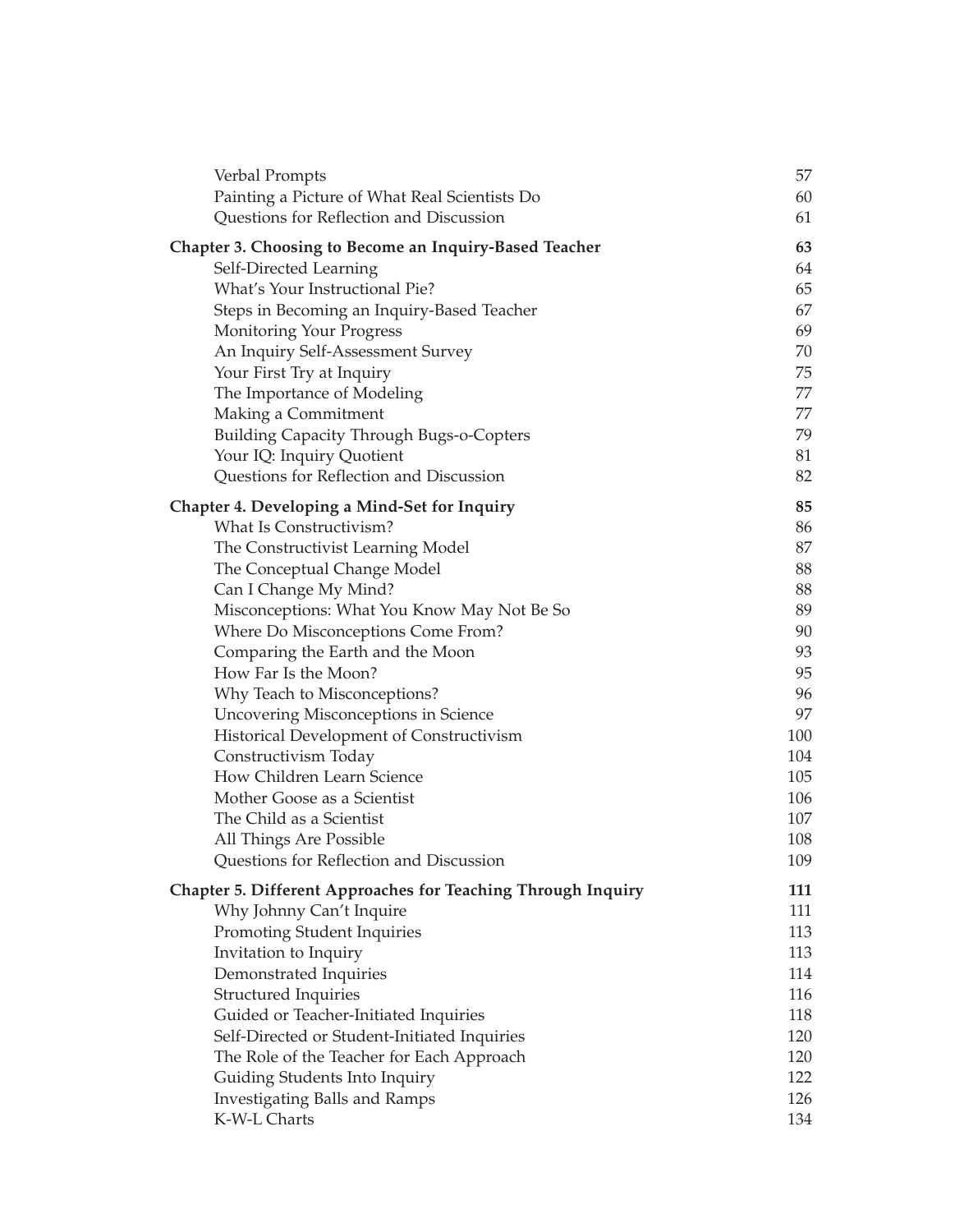| An Invitation to Inquiry Grid Summary                                  | 136 |
|------------------------------------------------------------------------|-----|
| Modifying a Traditional Lab Into an Inquiry Investigation              | 137 |
| Two Contrasting Models of Teaching                                     | 140 |
| The 5E Learning Cycle                                                  | 141 |
| <b>Investigating Mealworms</b>                                         | 149 |
| The Constructivist Inquiry Cycle                                       | 159 |
| Effective Inquiry- and Argument-Based Teaching                         | 161 |
| Questions for Reflection and Discussion                                | 161 |
| Chapter 6. Designing Problem-Solving and Inquiry- and                  |     |
| <b>Argument-Based Investigations</b>                                   | 163 |
| The Myth of the Scientific Method                                      | 164 |
| How Scientists Use Models in Science                                   | 167 |
| Scientific Problem Solving                                             | 169 |
| A Model for Scientific Problem Solving                                 | 170 |
| The Benefits of Scientific Problem-Solving Activities                  | 173 |
| Scientific Problem Solving Versus Inquiry                              | 173 |
| Seven Segments of Inquiry                                              | 174 |
| Differentiated Science Inquiry                                         | 177 |
| A Pendulum Investigation                                               | 179 |
| <b>Science Process Skill Stations</b>                                  | 184 |
| Argument-Based Investigations                                          | 191 |
| Questions for Reflection and Discussion                                | 194 |
| Chapter 7. Managing the Inquiry-Based Classroom                        | 195 |
| Making Time for Inquiry and Argumentation                              | 195 |
| Avoiding a Lockstep Approach                                           | 200 |
| Establishing the Right Atmosphere                                      | 202 |
| Teaching Inquiry to Second Language Learners and Students              |     |
| With Special Needs                                                     | 204 |
| Strategies for Integrating Language Instruction Into Science           | 206 |
| Integrating Inquiry With Technology                                    | 211 |
| Assessing and Monitoring Your Classroom Management Strategies          | 216 |
| Questions for Reflection and Discussion                                | 216 |
| Chapter 8. Developing Effective Questioning Skills for Science Inquiry | 219 |
| Quality Questions Model Quality Thinking                               | 220 |
| <b>Classroom Questions</b>                                             | 220 |
| Bloom's Taxonomy                                                       | 222 |
| Answering Questions and Questioning Answers                            | 225 |
| Clarifying, Focusing, Prompting, and Probing Questions                 | 228 |
| <b>Expository Questions</b>                                            | 229 |
| The Interaction of Expository Questioning                              | 230 |
| 15 Tips for Helping You Frame Your Expository Questions                | 233 |
| The Power of Praise and Positive Reinforcement                         | 238 |
| A Three-Step Approach to Better Questioning                            | 238 |
| <b>Exploratory Questions</b>                                           | 241 |
| Why You Can't Investigate a "Why" Question                             | 242 |
|                                                                        |     |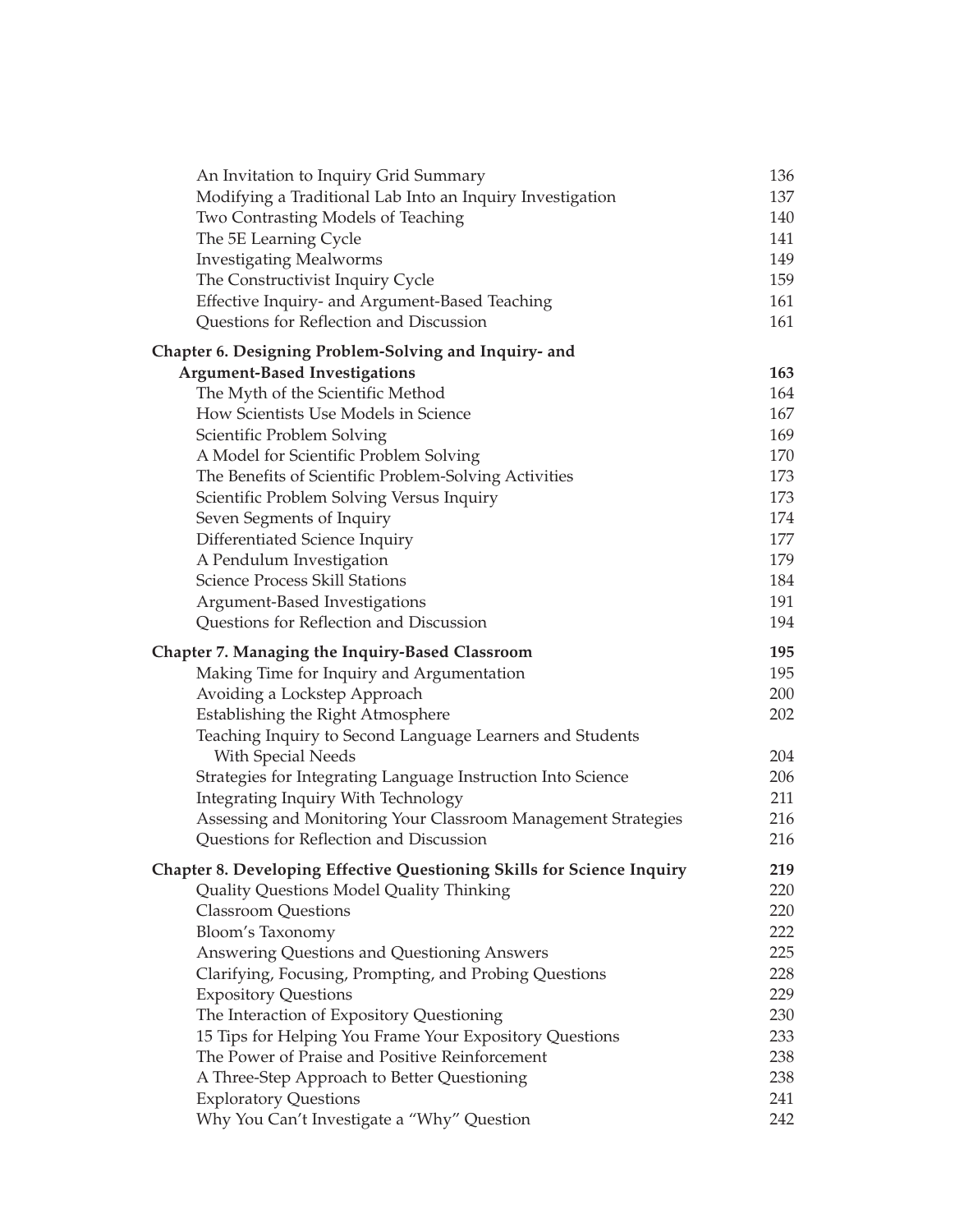| Recalibrate Your Questioning Skills<br>Questions for Reflection and Discussion        | 248<br>248 |
|---------------------------------------------------------------------------------------|------------|
| <b>Chapter 9. Assessing Science Inquiry</b>                                           | 251        |
| The Anxiety Over Testing                                                              | 251        |
| Testing Versus Assessment Versus Evaluation                                           | 252        |
| Curriculum Alignment                                                                  | 252        |
| Assessing Inquiry-Based Science                                                       | 254        |
| Three Categories of Assessment                                                        | 254        |
| Designing Assessments                                                                 | 256        |
| Choosing the Right Test                                                               | 257        |
| Differentiated Assessment                                                             | 258        |
| Using a Multiple-Assessment Approach                                                  | 258        |
| <b>Authentic Assessments</b>                                                          | 261        |
| Transitioning to New Assessment Systems                                               | 268        |
| Questions for Reflection and Discussion                                               | 269        |
| Chapter 10. Creating a Classroom Culture of Inquiry and Argumentation                 | 271        |
| Traditional and Inquiry-Centered Classrooms                                           | 273        |
| Design Your Inquiry-Centered Classroom                                                | 276        |
| Students in an Inquiry-Centered Classroom                                             | 276        |
| Teachers in an Inquiry-Centered Classroom                                             | 281        |
| Constructing a Graphic Organizer of an Inquiry-Centered Classroom                     | 283        |
| Teachers as Agents of Change                                                          | 283        |
| <b>Highly Effective Science Teachers</b>                                              | 285        |
| Final Thoughts: Your Legacy                                                           | 288        |
| Questions for Reflection and Discussion                                               | 289        |
| <b>Resource A. Resources for Teachers</b>                                             | 291        |
| Print Resources on Inquiry- and Argument-Based Teaching                               | 291        |
| Print Resources on Designing Inquiry- and Argument-Based Investigations               | 295        |
| Print Resources on Constructivism                                                     | 296        |
| Print Resources on Different Approaches to Science Inquiry                            | 297        |
| Print Resources on Science Standards and Reform                                       | 298        |
| Print Resources on Science Literacy, History of Science,<br>and the Nature of Science | 299        |
| Print Resources on Demonstrated Inquiries and Discrepant Events                       | 299        |
| Print Resources on Second Language Learners                                           | 300        |
| Print Resources on Effective Questioning Skills                                       | 300        |
| <b>Print Resources on Assessment</b>                                                  | 301        |
| Online Resources on Inquiry                                                           | 302        |
| Professional Organizations                                                            | 303        |
| Resource B. Lever Lesson Plan                                                         | 305        |
| <b>Resource C. Bottle</b>                                                             | 309        |
| Resource D. Rubric for Becoming an Inquiry-Based Teacher                              | 311        |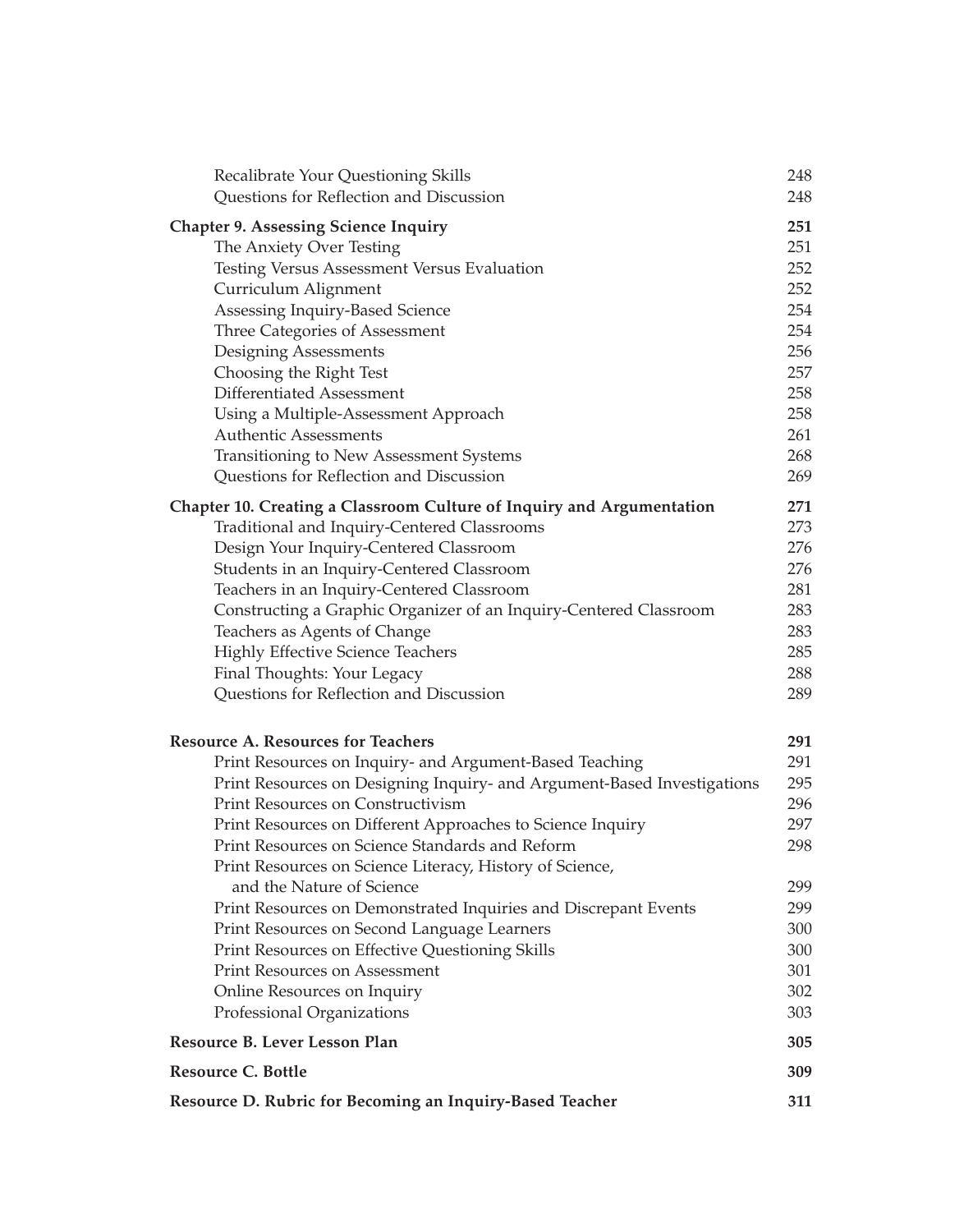| Resource E. Inquiry Self-Assessment Response Grids        | 321 |
|-----------------------------------------------------------|-----|
| <b>Resource F. Inquiry Self-Assessment Summary Matrix</b> | 327 |
| Resource G. Short-Eared and Long-Eared Bugs-o-Copters     | 331 |
| <b>Resource H. Investigating Oobleck</b>                  | 335 |
| <b>Resource I. Seven Segments of Inquiry</b>              | 341 |
| <b>Resource J. How to Make a Cartesian Diver</b>          | 343 |
| <b>Resource K. Touch Squares</b>                          | 345 |
| <b>Resource L. 18 Concept Statements</b>                  | 347 |
| <b>References</b>                                         | 349 |
| Index                                                     | 355 |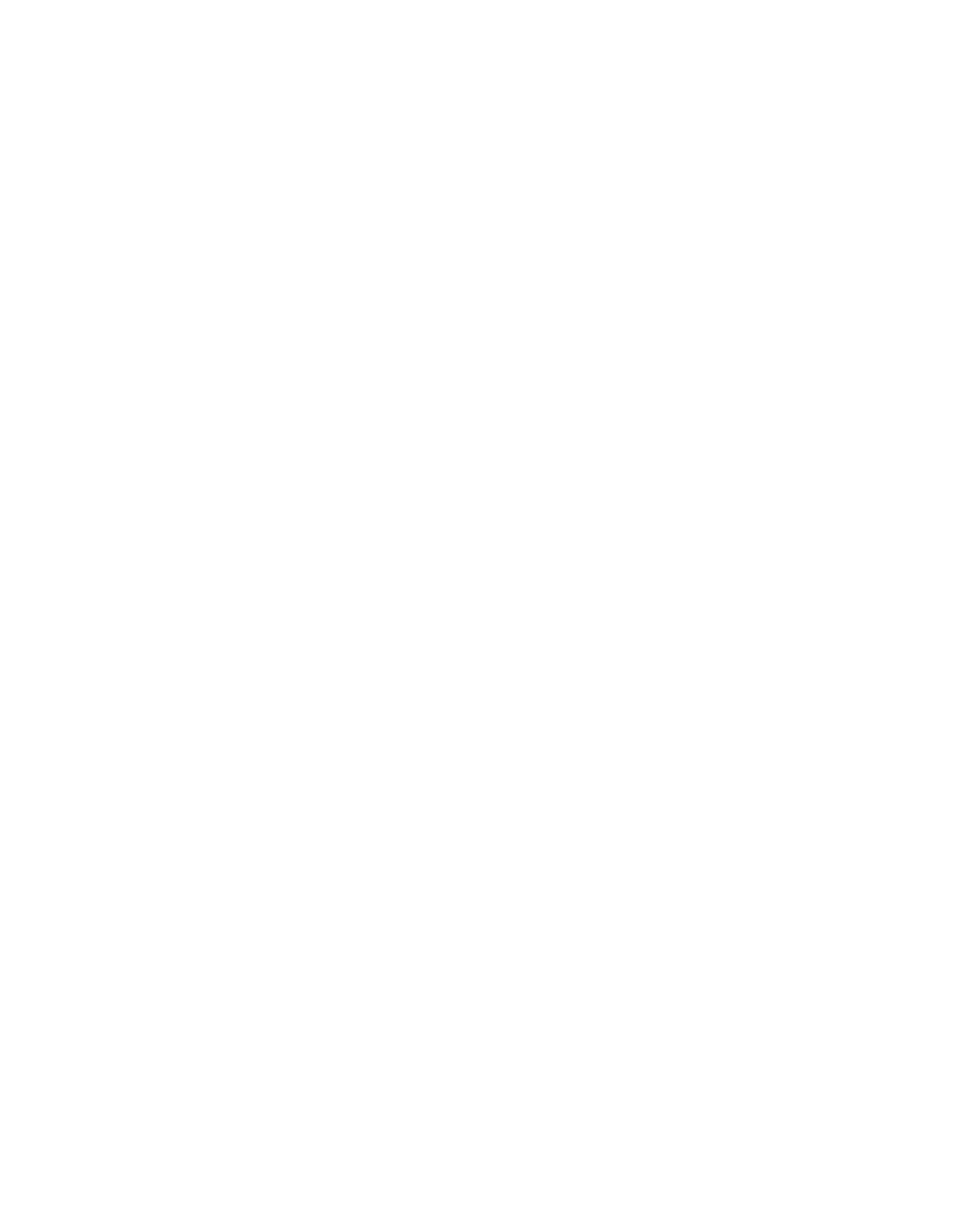### **Preface**

*From its inception, one of the principal goals of science education has been to cultivate students' scientific habits of mind, develop their capacities to engage in scientific inquiry, and teach them how to reason in a scientific context.*

> —*A Framework for K–12 Science Education* by the National Research Council, 2012, p. 41

#### **A Major Shift in Achieving Scientific Literacy**

One of the primary purposes of teaching is to heighten and achieve a level of literacy. When we think of a literate person, we picture one schooled with specific knowledge, skills, and dispositions in a particular subject matter. In the case of science, when defining a scientifically literate individual, many suggest that contemporary conceptions include the foundations of scientific concepts and core ideas, scientific inquiry, and the nature of science. But recently, there has been a major shift in science education to meet the goal of scientific literacy. With the onset of the *Common Core State Standards* (Council of Chief State School Officers [CCSSO], 2010) and *A Framework for K–12 Science Education* (National Research Council [NRC], 2012), a greater emphasis is now being placed on integrating language arts competencies into the science curriculum: more specifically, having students learn the art of communication through scientific argumentation. Consequently, it is the intention throughout this book to provide an examination of the interrelationship among four topics: scientific literacy, inquiry, argumentation, and the nature of science. Through such interrelationship, we begin to appreciate the impossibility of divorcing inquiry, argumentation, and the nature of science from its underpinning—scientific literacy. Like the strands of a braided rope, the four are tightly coupled.

Before we get into this new shift in direction, let's first look back and see how science education has evolved during the past three decades. It's been almost 20 years since the National Research Council (NRC) released its landmark publication, the *National Science Education Standards* (NRC, 1996). In that document, the NRC articulated recommendations for systemwide program reform at the local, state, and national levels. Content and performance standards necessary for the United States to develop a scientifically literate society and regain a global presence in science and technology were identified. Developed by committees of nationally recognized science educators, the *Standards* specifically spelled out what students needed to know and be able to do in the subject of science at all grade levels. Not only did the committees address the content of science, but they also stated how science should be taught, with implications for assessment and professional development. Additionally, they recommended to science teachers and curriculum developers that inquiry serve as a central strategy for teaching science. Moreover, the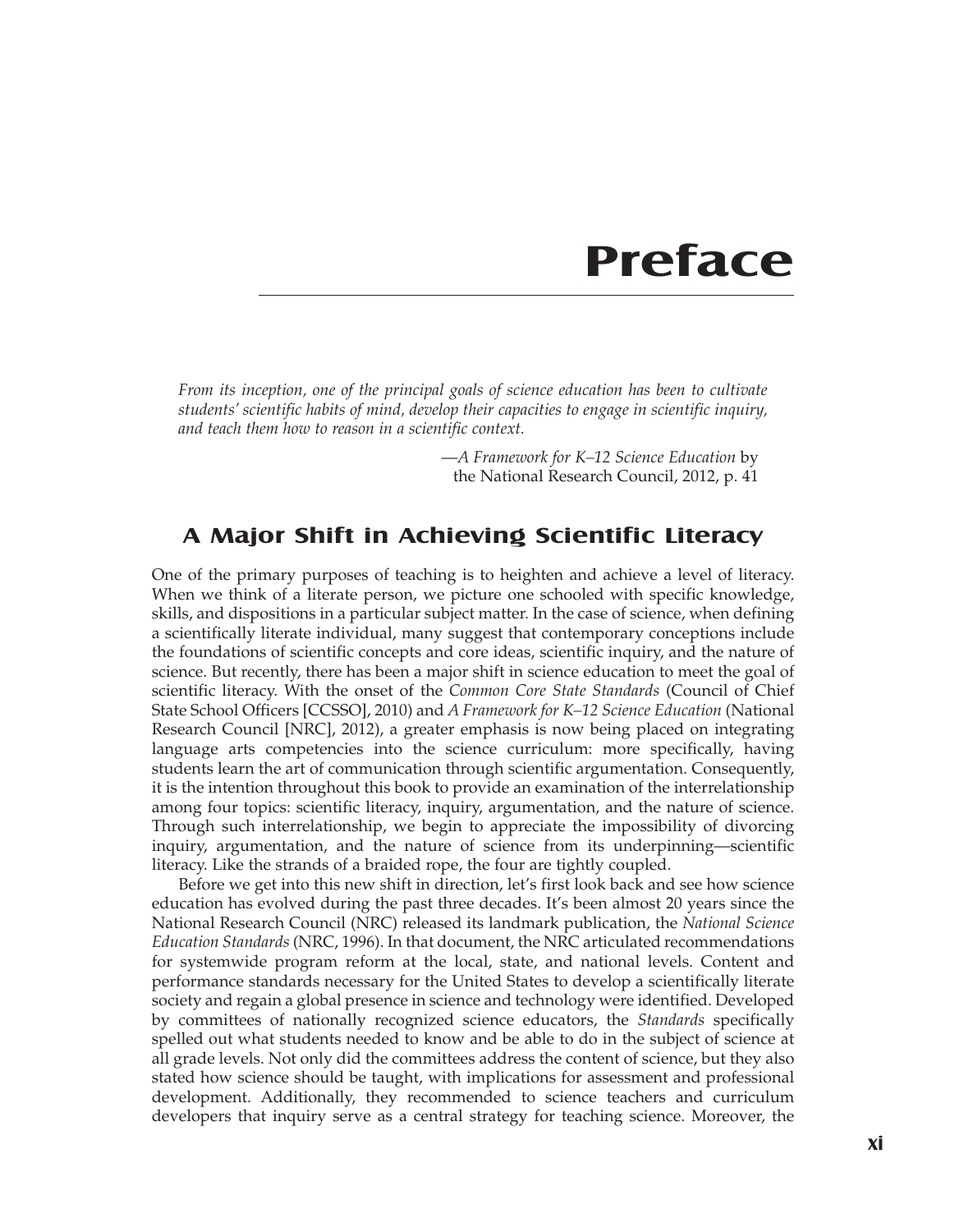*Standards* encouraged science teachers to plan ongoing, inquiry-based science programs for their students and to develop communities of learners who reflected the intellectual rigor of attitudes and social values conducive to scientific inquiry (NRC, 1996).

As a follow-up to the *Standards*, in 2000, the NRC published *Inquiry and the National Science Education Standards: A Guide for Teaching and Learning*. That document, through case studies and vignettes, made another strong argument for inquiry and still serves as an excellent primer for preservice and practicing science educators at all levels, elementary school through college, who are interested in becoming inquiry-based teachers.

In concert with the *Standards*, the National Science Teachers Association (NSTA) consistently and aggressively supported inquiry instruction. In 1998, the NSTA adopted its position statement, *The National Science Education Standards: A Vision for the Improvement of Science Teaching and Learning*. In that statement, the NSTA strongly supports the *Standards* by asserting the following:

Teachers, regardless of grade level, should promote inquiry-based instruction and provide classroom environments and experiences that facilitate students' learning in science . . . professional development activities should involve teachers in the learning of science and pedagogy through inquiry . . . [and] inquiry should be viewed as an instructional outcome (knowing and doing) for students to achieve in addition to its use as a pedagogical approach. (pp. 32–33)

In 2000, the NSTA went even further in adopting a position statement focused on Scientific Inquiry. Readers may be interested in this and other NSTA position statements relating to inquiry, such as Elementary School Science, Laboratory Science, Science Education for Middle-Level Students, the Nature of Science, and Science Teacher Preparation, all of which can be found online at www.nsta.org/about/positions.aspx.

On January 8, 2002, President George Bush signed into law the No Child Left Behind Act. This landmark piece of legislation was designed to ensure that no child in America is left behind through educational reforms based on accountability and additional funding for states and school districts from the federal level. Now, in the second decade of the 21st century, we once again hear the emphasis on science, technology, engineering, and mathematics (STEM) from President Barack Obama's Educate to Innovate. This program will again emphasize the importance of STEM initiatives in fostering educational reform in K−12 science. For more information on Educate to Innovate, go online to www .whitehouse.gov/issues/education/educate-innovate.

Throughout the past three decades, blue-ribbon and congressional panels have advocated education reform, especially in the areas of science. Most educators agree, however, that substantial reform will not materialize until it occurs at the school level. Today's science teachers, teacher/leaders, and supervisors need to assume active roles in implementing the national standards in every science classroom across this country.

Now with the onset of two new standards projects, the *Core Curriculum State Standards Initiative* and *A Framework for K−12 Science Education* (adding subsequently the *Next Generation Science Standards*), elementary and middle school science teachers should be mindful of the focus on having students develop competencies and practices in both inquiry-based and argument-based instruction. According to the NRC (2012), the *Framework* provides a vision of what it means to be literate and proficient in science. Furthermore, the *Framework* proposes a vision for science education as a collective body of knowledge and as an evidence-based model that continually extends, refines, and revises knowledge. This new vision will be achieved through the teachers' ability to teach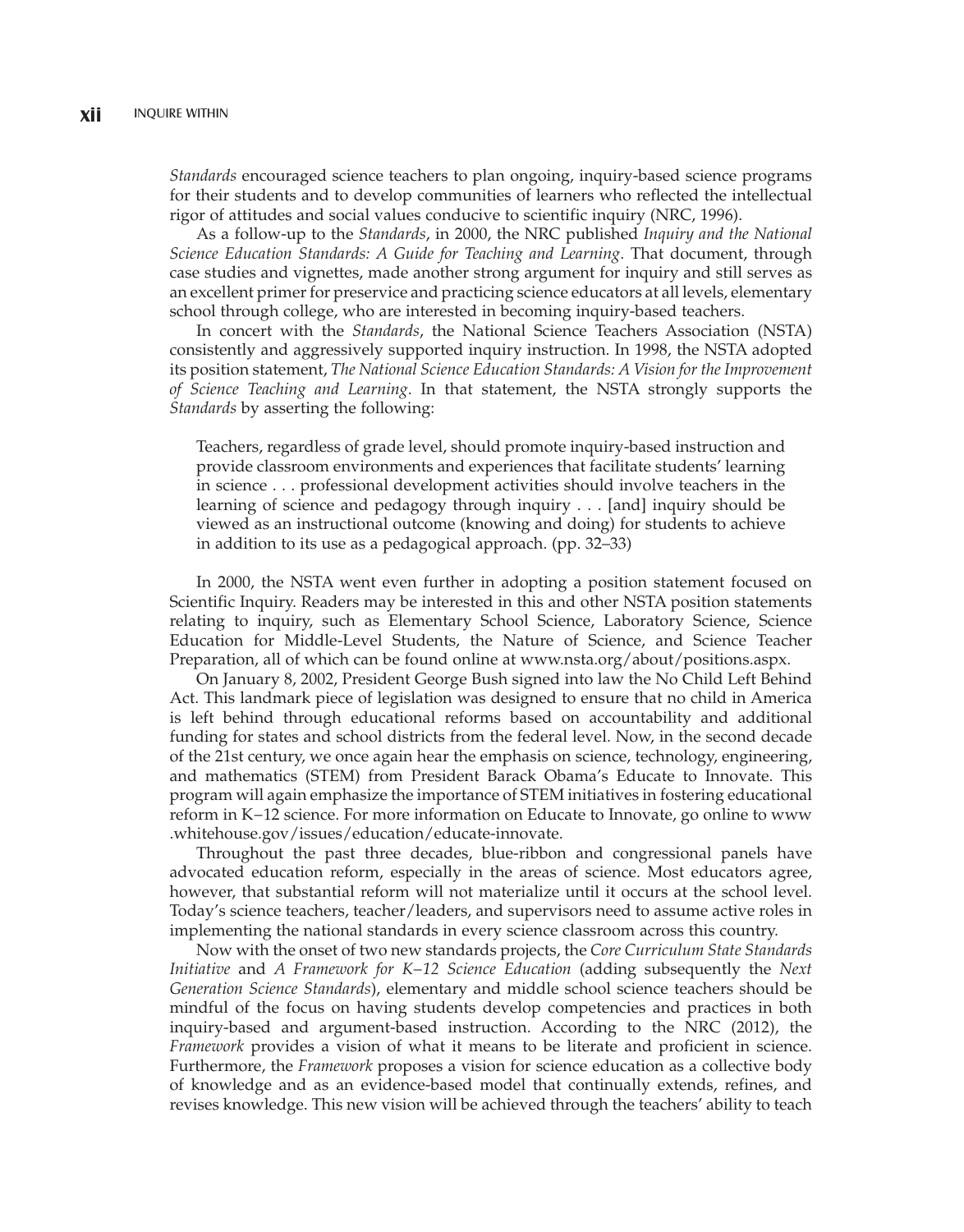amid scientific inquiry and scientific argumentation (which will be introduced later in Chapters 1 and 2). This direction renews the emphasis from previous standards documents, citing inquiry as a centerpiece for science instruction, and places argumentbased discussions on the horizon for science curriculum and reform.

Note that in 2010, the Council of Chief State School Officers developed the *Common Core State Standards* for English/Language Arts and Literacy in History/Social Studies, Science, and Technical Subjects. A section of the *Common Core* identifies standards for English/Language Arts and Literacy in History/Social Studies, Science, and Technical Subjects divided by grade level junctures for K−5, 6–8, and 9–12. Of particular interest to middle school science teachers is the section on Reading Standards for Literacy in Science and Technical Subjects, Grades 6–12 (p. 62) and Writing Standards for Literacy in History/ Social Studies, Science and Technical Subjects, Grades 6–12 (pp. 64–66). For more information on the *Common Core State Standards*, see www.corestandards.org. For information on the *Framework*, see the NSTA website at www.nsta.org or the National Academies website (www.nap.edu/catalog.php?record\_id=13165), where you can read or order the full document. For information on the *Next Generation Science Standards*, see www.nextgenscience.org.

Thus this book focuses on teaching science through an inquiry-based process and implementing inquiry through language arts as called for by the *Common Core* and the *Framework.* It does not provide a plethora of inquiry activities. There are many other books that serve that purpose. *Inquire Within* (3rd ed.) will, however, challenge your values, beliefs, and biases about teaching and learning science. Although many activities and investigations are cited as examples, this book is not about doing activities; it is about raising your capacity to see questions within the activities and explorations you already provide so you can design further inquiries for your elementary or middle school students.

This book is also an opportunity for you to explore the connections between how children learn and teaching science through inquiry. By providing a historical perspective on constructivism, *Inquire Within* (3rd ed.) emphasizes the need to understand constructivist principles and how these principles relate as they serve as the philosophical foundation or the mind-set for scientific inquiry. It is the opinion of this author that to become an exemplary inquiry-based teacher, one must articulate one's understanding about how children learn and be able to express how that philosophy shapes the day-today classroom interactions and decisions made about guiding instruction, lesson planning, answering students' questions, assessment, and a whole host of other competencies.

This book is also about raising your IQ, your *Inquiry Quotient*. Again, the chapters will guide you through investigations and readings to raise your capacity to seek questions in an investigation. After all, if we, as teachers, can't see the questions, why should we expect those 20 to 25 students sitting in front of us to see them?

Lastly, this book is also about professional growth that modifies and transforms your teaching methods. Your trek may involve abandoning some prior teaching strategies and engaging in new skills and competencies. For many, professional growth initiates a selfdirected journey. The journey is not developed simply by assigning inquiry lessons to students. The process is more involved than that. It is an odyssey that originates with developing an inquiry-based mind-set and reflecting on your own present beliefs, practices, and understandings. You may begin your journey by accepting an invitation to inquire within the pages of this book.

Given the 30-plus years of blue-ribbon commissions and committees, the overwhelming emphasis on science education suggests that elementary and middle school science teachers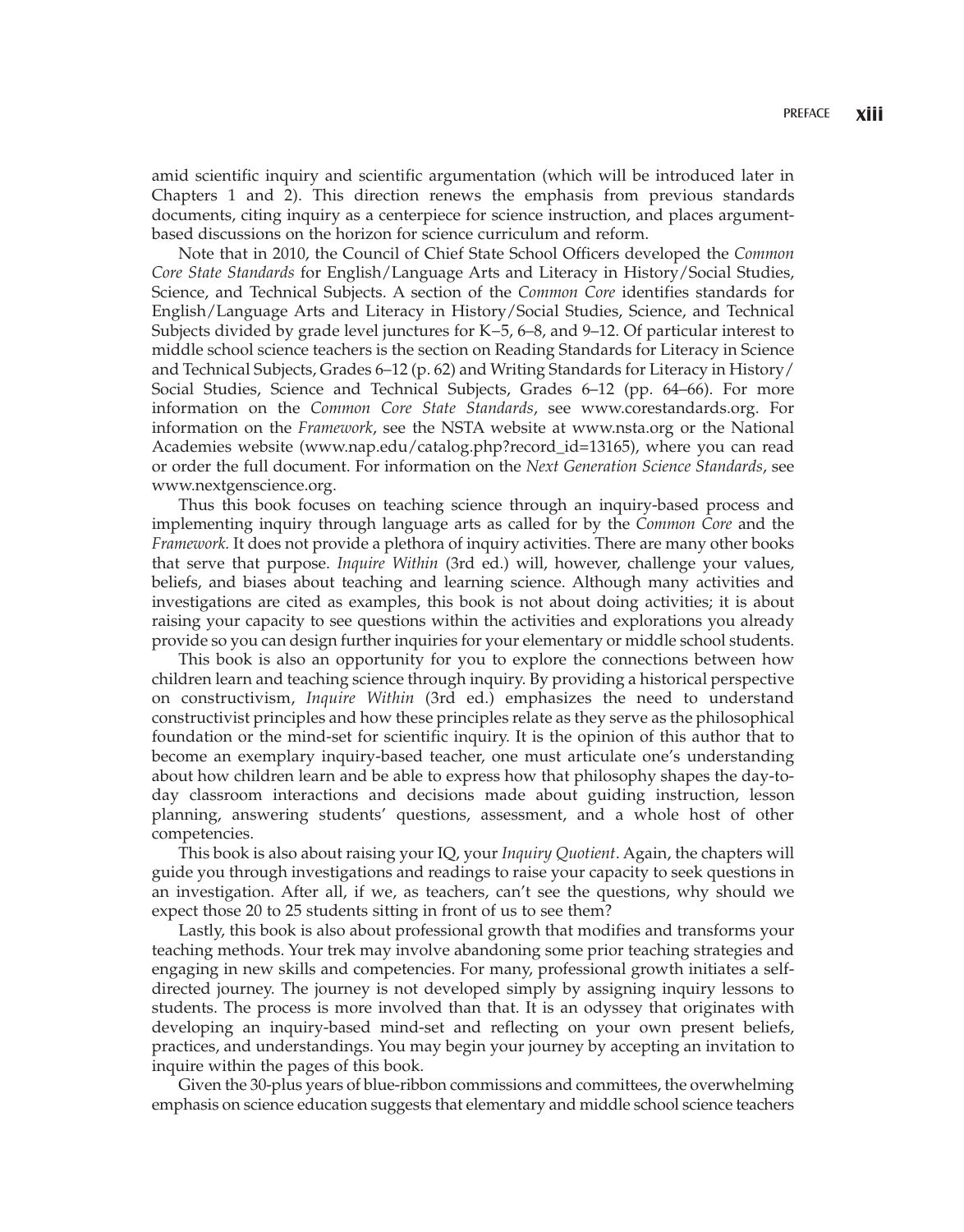follow a standards-based curriculum and develop teaching competencies and strategies that provide engaging, inquiry-based investigations for students. So what needs to happen? At the K–12 level, teachers need to hone their understandings of what it means to be scientifically literate, read books and articles on the subject, and have in-depth discussions about its impact in today's classrooms. Curriculum coordinators need to emphasize an inquiry-based approach for all students throughout all levels of a district's learning outcomes. Science supervisors need to provide teachers with effective and ongoing professional development that advances the latest standards and science literacy. School administrators need to hire teachers familiar with reform standards; teachers with the competencies to teach through inquiry, argumentation, and problem-solving modes; and teachers with the ability to create learner-centered classrooms. It is only through a multifaceted approach that school districts will achieve literacy in science for their students.

As science educators, we begin our pathway to becoming inquiry-based teachers by asking two questions: *What is the purpose of inquiry?* and *Why do we aspire to teach through inquiry?* To answer the first question, the purpose of inquiry is not to instill curiosity in students but rather to discover it: Curiosity and inquisitiveness already lie within the individual, awaiting opportunities to be uncovered and made known. To answer the second question, we teach science through inquiry because it's part of what it means to be scientifically literate: Inquiry opens the mind to questioning the natural world, allowing nature to gradually reveal its secrets. We teach through inquiry when we realize that every child is a born inquirer—coining the scientific name, *Homo sapiens inquirous*. We teach through inquiry when we realize that beyond having students memorizing the seemingly endless list of vocabulary terms, remembering the formulas for chemical equations, and recalling the laws and principles of physics, our first and foremost responsibility is to instill in students an appreciation, or even a love, for learning science. That passion for combining scientific literacy with the joy of learning commences with students exploring, discovering, and revealing the nature of science through inquiry investigations.

Your excursion into inquiry may start at different levels of the teaching profession (see Figure P.1). For some, the journey commences at the preservice level, where learning the rudimentary skills and methods of teaching elementary or middle school students takes place in the college classroom. Coupled with opportunities to observe and eventually practice-teach under a master teacher, many future teachers learn to teach science through inquiry as modeled by their education professors. Probably best of all, when you begin the job interview process, being able to articulate your understanding of the national science standards and your inquiry teaching techniques to a principal or interviewing committee means you are likely to strengthen your marketability in the hiring process.

Others may embark on their inquiry travels from the novice or professional levels. As a teacher at the novice level, you may want to polish specific inquiry strategies early in your career. As a teacher at the professional level, you may use your inquiry strategies to guide preservice teachers during their practice-teaching experience or incorporate inquiry into work with school committees on curriculum, assessment, or other related matters.

This book may serve its greatest purpose for those teachers already at the professional level who desire to advance to the exemplary or mastery level. Master teachers who are proficient in inquiry-based instruction can use their expertise to act as teacher/leaders, mentors for those new to the profession, science specialists, or part-time college faculty. For many, professional growth becomes a passage ascending the steps to success.

Throughout this journey, you can expect to have gained enough confidence in inquiry-based instruction to invite your students to undertake their own journeys,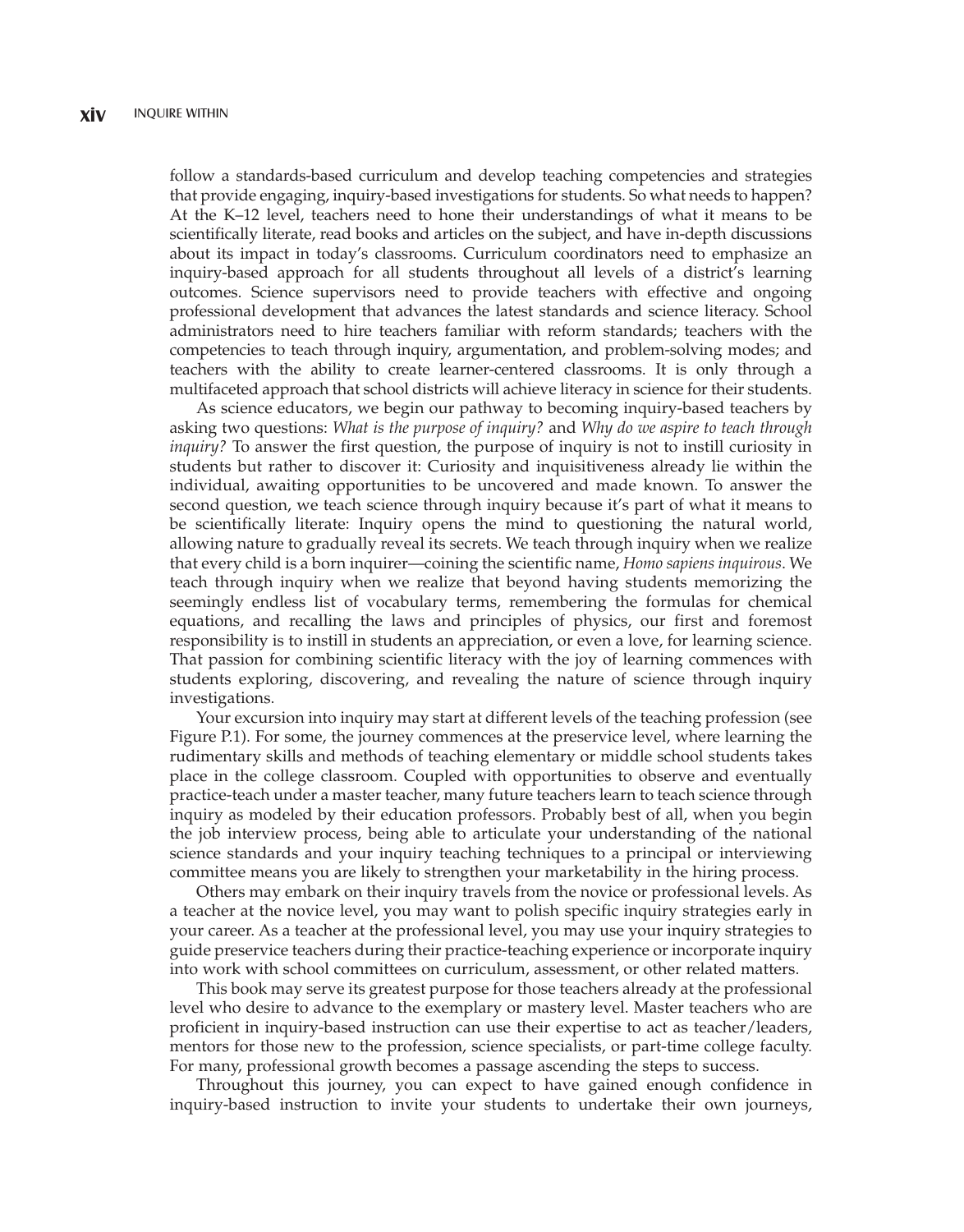



perhaps beginning with the same invitation inherent to this book, hanging a sign on the door of your classroom—"Inquire Within." The sign would communicate to students that they are about to enter a world of inquiry, where they will be invited to engage in meaningful investigations and where questions are as important as answers.

Often, we view inquiry as a set of activities that students are asked to do. During a recent teacher workshop, participating teachers were asked to define scientific inquiry. They responded by naming types of activities presented to students and described what students are expected to do. Their responses included descriptions that characterized student learning as "students are active learners," "students are asking questions and solving their own problems," "there is lots of activity about," or "students are encouraged to think for themselves." Although we might agree with these responses, before we can expect our students to inquire, we must raise our own understanding of how the national standards define scientific inquiry and the nature of science and how to carry out scientific investigations ourselves. This book's title is a metaphor for stimulating our need to develop good inquiring minds and strategies, and it further invites us to begin our journey by inquiring within ourselves.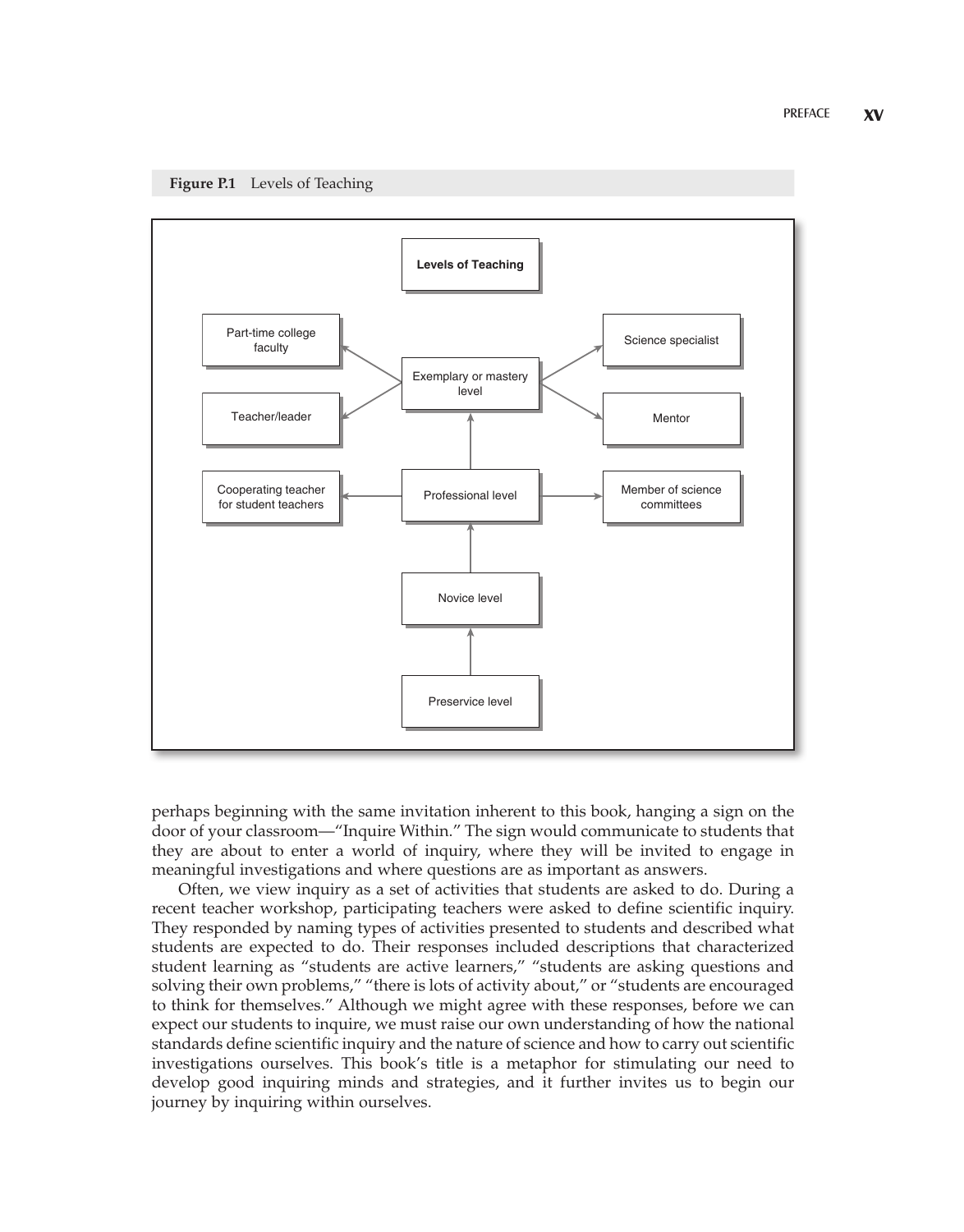#### **What's New in the Third Edition?**

Science education has experienced several major shifts in the past few years, and the third edition of *Inquire Within* embodies these changes. First of all, with the publication of the *Common Core State Standards*, *A Framework for K–12 Science Education*, and the *Next Generation Science Standards*, readers come to understand and appreciate the practices of scientists and engineers and how their methods of investigation can be applied to elementary and middle school science classrooms. One practice in particular, making and defending scientific arguments, will join with inquiry-based teaching as a central foundation of the book. It's entirely appropriate that argumentation play a major role in the direction of this book, since it is now a primary focus of the *Common Core* and *Framework*.

Also in this edition, more emphasis is placed on developing the prerequisite attitude and mind-set for becoming an inquiry- and argument-based teacher, balancing the meaning (the disposition) as well as the mechanics (the how-to) of inquiry and argumentation. Background on self-directed learning and practice in climbing the ladder of professional improvement are two other related themes added to the book.

In this third edition, readers will also find many new vignettes of inquiry- and argument-based activities that integrate language arts with science. All the inquiry activities are correlated to the *Framework* and the *Next Generation Science Standards* and are written in a teacher-friendly lesson format for easy implementation in your classroom. New sections tie inquiry-based instruction to classroom management, language literacy, the nature of science, multiple intelligence, communication skills, and scientific argumentation. Although argumentation has been studied in select science circles for the last 10 years, it now sits on the horizon of instructional reform as the *Common Core State Standards* and the *Framework* are implemented into state and district curricula. The third edition emphasizes this new direction of the national standards and shows the harmonious marriage of scientific inquiry and argumentation. Their natural pairing is the yin and yang of scientific literacy. For that reason, the third edition has been retitled *Inquire Within: Implementing Inquiry- and Argument-Based Science Standards in Grades 3–8.*

Lastly, the motto at Corwin is "Helping educators do their work better." This third edition attempts to exemplify this saying in a truly unique and innovative way. I wrote *Inquire Within* (3rd ed.) to be a companion to my high school book, *Teaching High School Science Through Inquiry and Argumentation*. This means that the sequence, chapter titles, and sections generally align with each other; however, the examples and activities are geared to either Grades 3–8 or 9–12. As companion books, they share commonality in content. In fact, some wording and paragraphs can be found in both books. This can work as a definite advantage to many college professors and professional development providers in science. By having the two as companion books, a college professor who has students in a methods course preparing to teach secondary school (Grades 7–12) can now use both books simultaneously in the same course—providing the *Inquire Within: Implementing Inquiry- and Argument-Based Science Standards in Grades 3–8* (3rd ed.) for middle school-bound college students and *Teaching High School Science Through Inquiry and Argumentation* for high school-bound college students. In the same light, a summer institute director who has participants at the elementary, middle, and high school levels can now model differentiation by providing *Inquire Within* (3rd ed.) to elementary and middle school participants while providing the high school book for high school participants. I don't know of any other publisher or books that offer this kind of flexibility. This cutting-edge concept will certainly help many educators do their work better.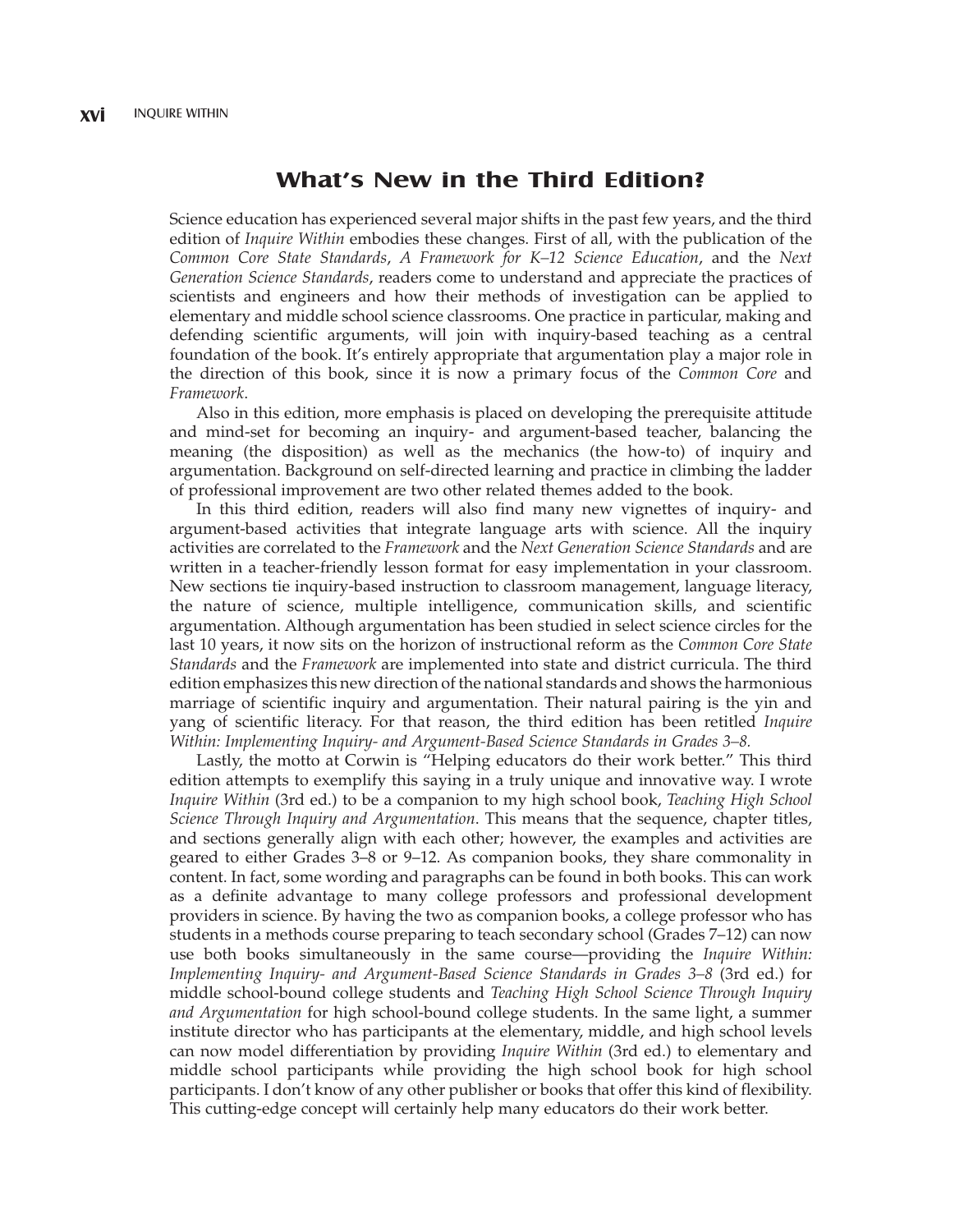I trust that readers familiar with the previous editions will welcome the added relevant topics. For readers of *Inquire Within* (3rd ed.), I welcome your comments and suggestions, as well as your experiences and stories, as you create a culture of scientific inquiry and argumentation in your own classrooms.

#### **Who Should Read This Book?**

You may be interested in this book for several reasons. As a preservice or practicing elementary or middle school science teacher, you may be studying teaching methods and strategies in your undergraduate or graduate-level science education courses. Your college professor may be introducing inquiry and argumentation as you observe and study elementary or middle school classrooms. As mentioned earlier, being able to describe your inquiry-teaching experiences in coherent and eloquent language will certainly enhance your marketability in securing a teaching position and success as an exemplary teacher.

As an elementary or middle school teacher, you may feel that you are already a good hands-on teacher, but you want to take the next step in becoming an inquiry-based teacher. Maybe you have read articles about inquiry in *Science and Children* or *Science Scope* and wondered, "Am I an inquiry-based teacher?" Or maybe you already feel you are an inquiry-based teacher, and you want to sharpen your present skills and move on to understanding and implementing aspects of differentiation and argumentation into your lessons. In either case, this book will enable you to articulate (both theoretically and practically) your understandings, skills, and dispositions regarding why this method of teaching fits your own identity as a science teacher.

This book will also provide useful information and guidance for those teachers undergoing the process of National Board Certification for Early Adolescence (ages 11–15). As you prepare your portfolio submission for Area VIII, Science Inquiry, you will need to be well-versed in scientific inquiry and demonstrate competence in designing and implementing inquiry-based lessons. For more information about the National Board for Professional Teaching Standards and the National Board Certification, see www .NBPTS.org.

As a teacher/leader, mentor, science specialist, department head, or curriculum coordinator interested in improving science literacy in your school district, you will find in these pages suggestions for facilitating professional development in inquiry- and argument-based instruction and means to integrate science with language arts. You may also consider using *Inquire Within* (3rd ed.) for a collegial book study or supplementary reading for a summer institute on teaching through inquiry and argumentation.

Whichever is your situation, best wishes on your journey, and keep inquiring!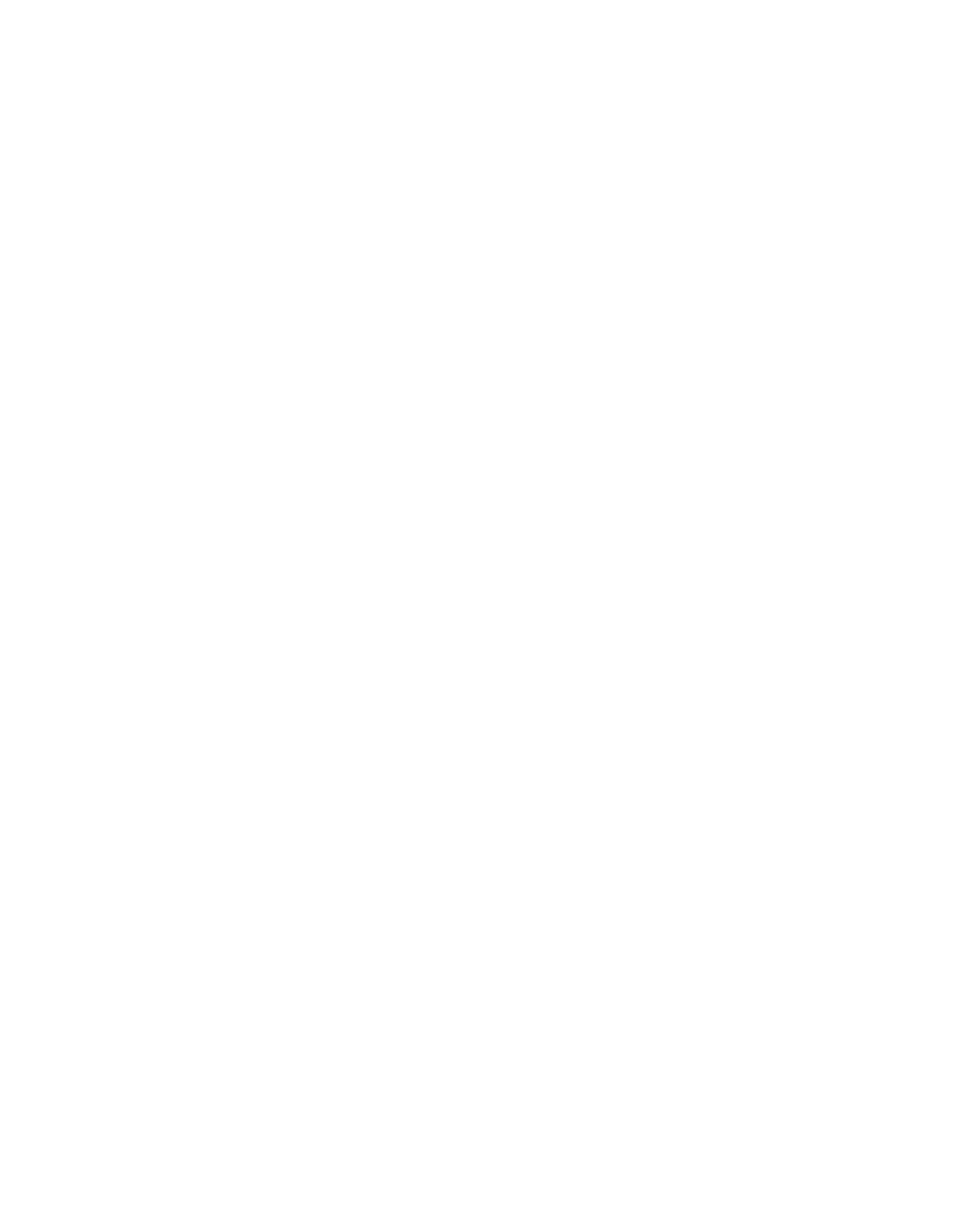## **Acknowledgments**

*At times, our own light goes out and is rekindled by a spark from another person. Each of us has cause to think with deep gratitude of those who have lighted the flame within us.*

—Albert Schweitzer

I must admit that over the last 12 years of writing seven books on science inquiry, my<br>creative flame has gone out far too many times to remember. I am, however, profoundly<br>indebted to several colleagues and friends who ha must admit that over the last 12 years of writing seven books on science inquiry, my creative flame has gone out far too many times to remember. I am, however, profoundly me to persist in making sense of scientific inquiry and argumentation. Through their writings, personal conversations, conference presentations, and published articles and research, they continue to illuminate my understandings of inquiry and the nature of science. I would like to especially thank Hubert Dyasi (formerly at City College of New York), Douglas Merrill at the Rochester Institute of Technology, and Michael Occhino at the Rochester City School District. Others whose writings and research have refreshed my enthusiasm include Brian Hand, Wynne Harlan, Norman Lederman, Jeff Marshall, Katherine McNeil, and Victor Sampson.

Appreciation also goes out to Larry Schafer, my graduate advisor at Syracuse University, for the Bugs-o-Copter illustrations, and to Alan Lacy for drawing the floating bananas. Special thanks goes to my writing coach, Debbie Daino Stack, for her assistance in reading and editing the manuscripts of all three editions of *Inquire Within,* and "cheers" to a trusted friend, John Travers, for his continued encouragement and collegial support.

I am thankful to Vernier Software and Technology for providing the Logger Lite<sup>TM</sup> software, Go!®Link, and sensors. For more information on integrating technology into science inquiry, visit www.vernier.com. And a "tip of the cap" goes out to the Exploratorium in San Francisco for providing permission to use excerpts from the Institute for Inquiry.

I am grateful to Sharon Christman for her collaboration on the language arts/science literacy lesson and to her EDU 356 students: Dusty Baker, Mary Katherine DeLary, Brendan Hamilton, Cody Headwell, Kirsten Melville, Cody Miller, and Kyle Smith. All of them will become first-rate elementary school teachers. Appreciation also goes out to Matt Lavonas at Clara Barton School, his fourth-grade students, and to the school principal, James Palermo. Gratitude also goes out to Joanne Niemi for co-teaching the Sponge Egg lesson with me and to Dina Markowitz at Science Take-Out for providing all the materials for the Sponge Egg lab.

I am indebted for the assistance I received from the production team at Corwin: Robin Najar, Melanie Birdsall, Erin Livingston, and Caryne Brown. I am also appreciative of the exceptional encouragement and support I received from Corwin editor Cathy Hernandez, who has provided sound guidance since 2007.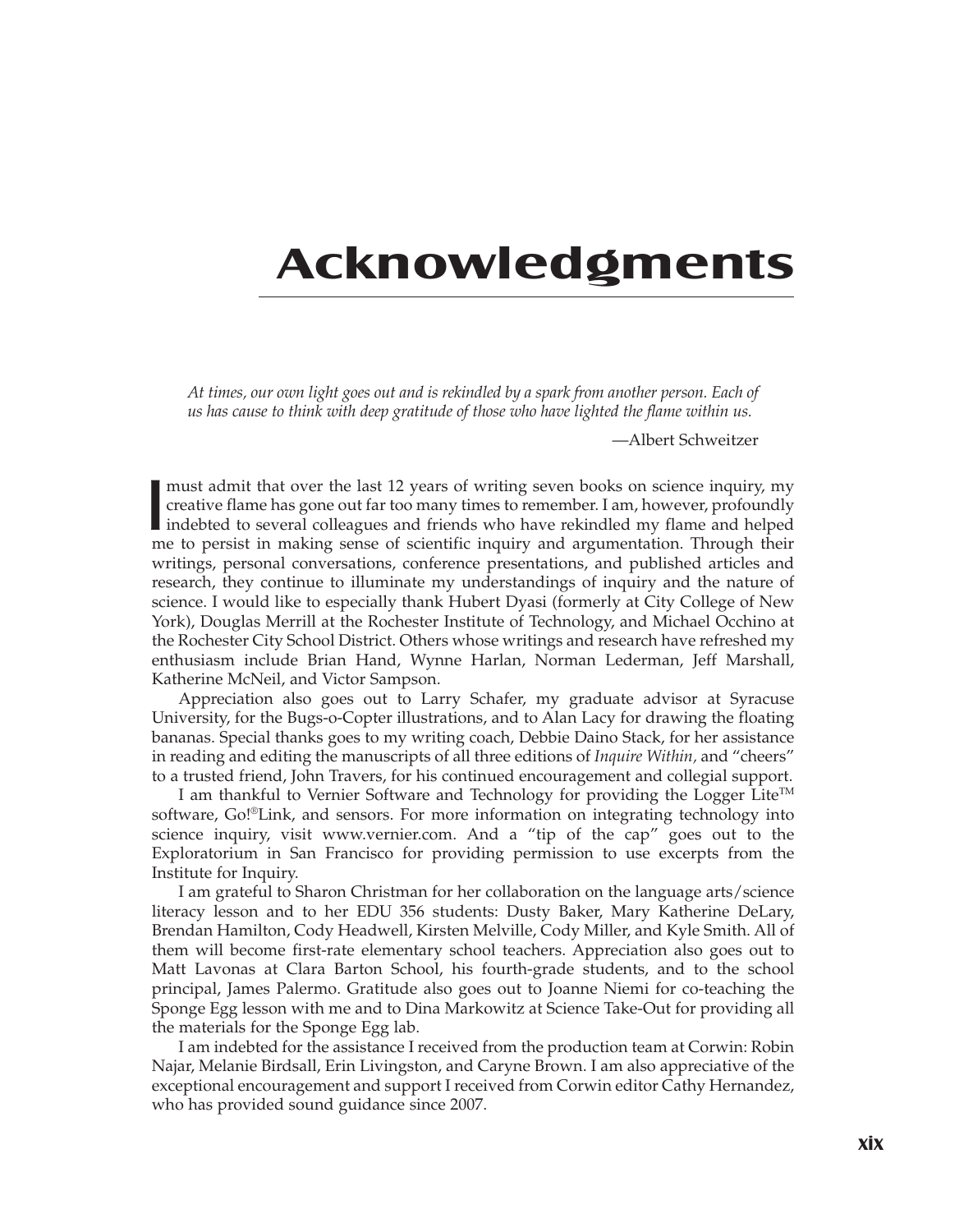Finally, I attach importance to family support from Ann, Janice, Rob, and my two granddaughters, Katie and Allie, who are encouraged to inquire and investigate the world around them every day.